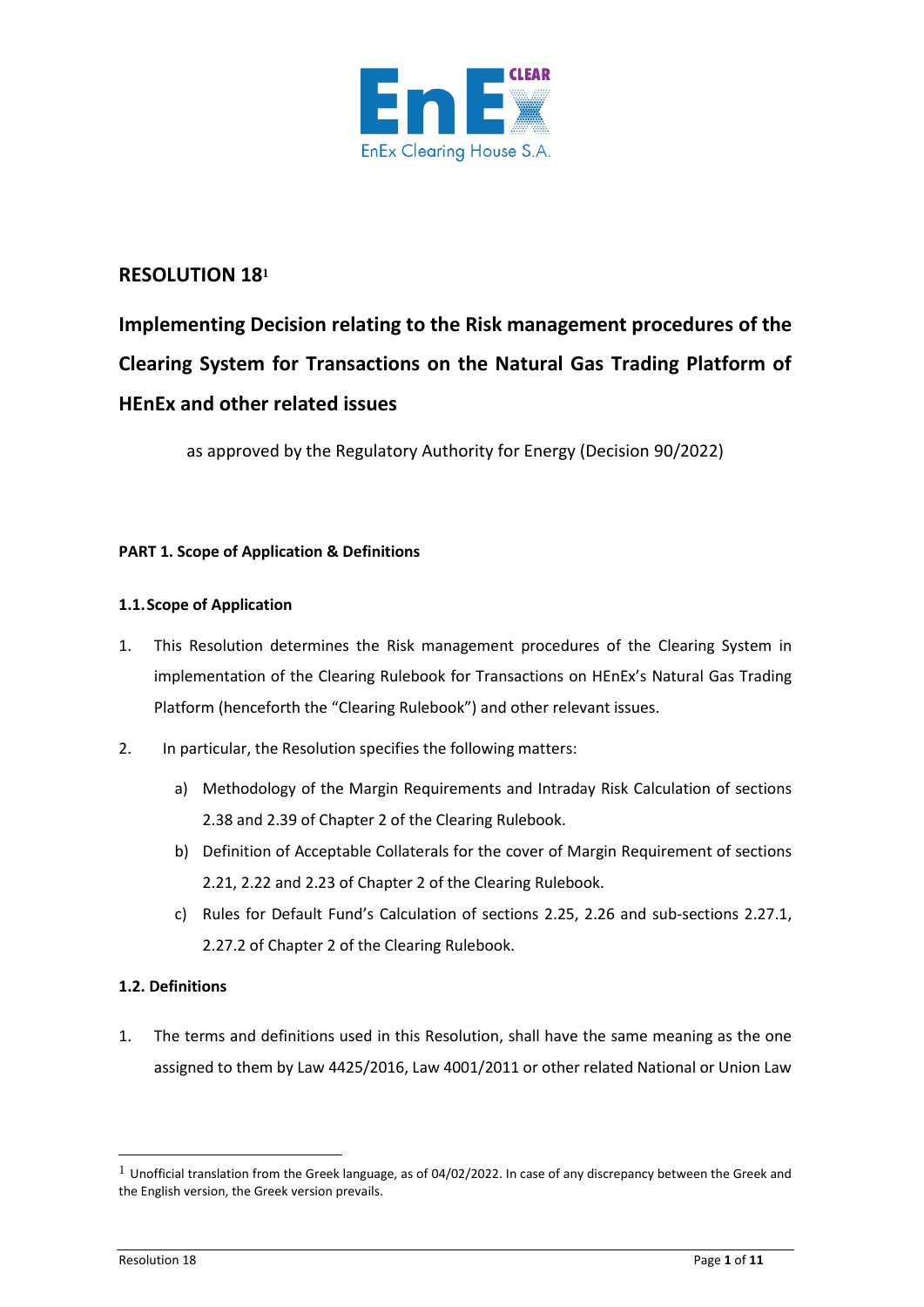

and in the Clearing Rulebook, as well as any Resolutions issued in its implementation, unless otherwise expressly stipulated.

2. In every case, the provisions of this Resolution are interpreted in accordance with the rules and principles provisioned in paragraph 5 of the Scope of Application of the Clearing Rulebook.

# **PART 2. Calculation of the Margin Requirement of section 2.38 and Intraday Risk of section 2.39 of Chapter 2 of the Clearing Rulebook**

#### **2.1.Calculation of Margin Requirement of section 2.38 of Chapter 2 of the Clearing Rulebook**

- 1. The Margin Requirement is calculated per Clearing Account during the clearing day and after the finalization of positions (at specific hour Τ as specified by EnExClear's Decision in respect to the tasks' time schedule) for the purpose of the Collaterals' adequacy verification of the respective Account and Credit Limits' attribution of section 2.39 of Chapter 2 of the Clearing Rulebook.
- 2. The Margin Requirement is calculated according to the provisions of section 2.38 of Chapter 2 of the Clearing Rulebook, as specified by this Resolution, and is based on the calculation of the loss that would be caused by non-fulfilment of the Clearing Member's obligations arising from the Clearing Account.
- 3. The calculation of Margin is carried out, based on the net position (obligation/claim) of the Clearing Account, arising from the finalized transactions, which have been notified to the Clearing System during the clearing day. Specifically:
	- a. If an obligation arises for the Clearing Member to pay a cash amount, which has not been settled yet, this amount is set as Margin.
	- b. If a claim arises for the Clearing Member to receive a cash amount, then the Margin equals to zero.
- 4. All exceptionally and in case of extraordinary circumstances, EnExClear may modify the Margin calculation method for market protection reasons. EnExClear may as well change the Margin requirements for all Clearing Accounts as well as for individual Accounts, and set a deadline for their cover, particularly taking into consideration any imminent risks. In both cases, EnExClear is obliged to inform RAE immediately for the extraordinary application of the measures as well as the reasons that led to them. By way of exception, the application of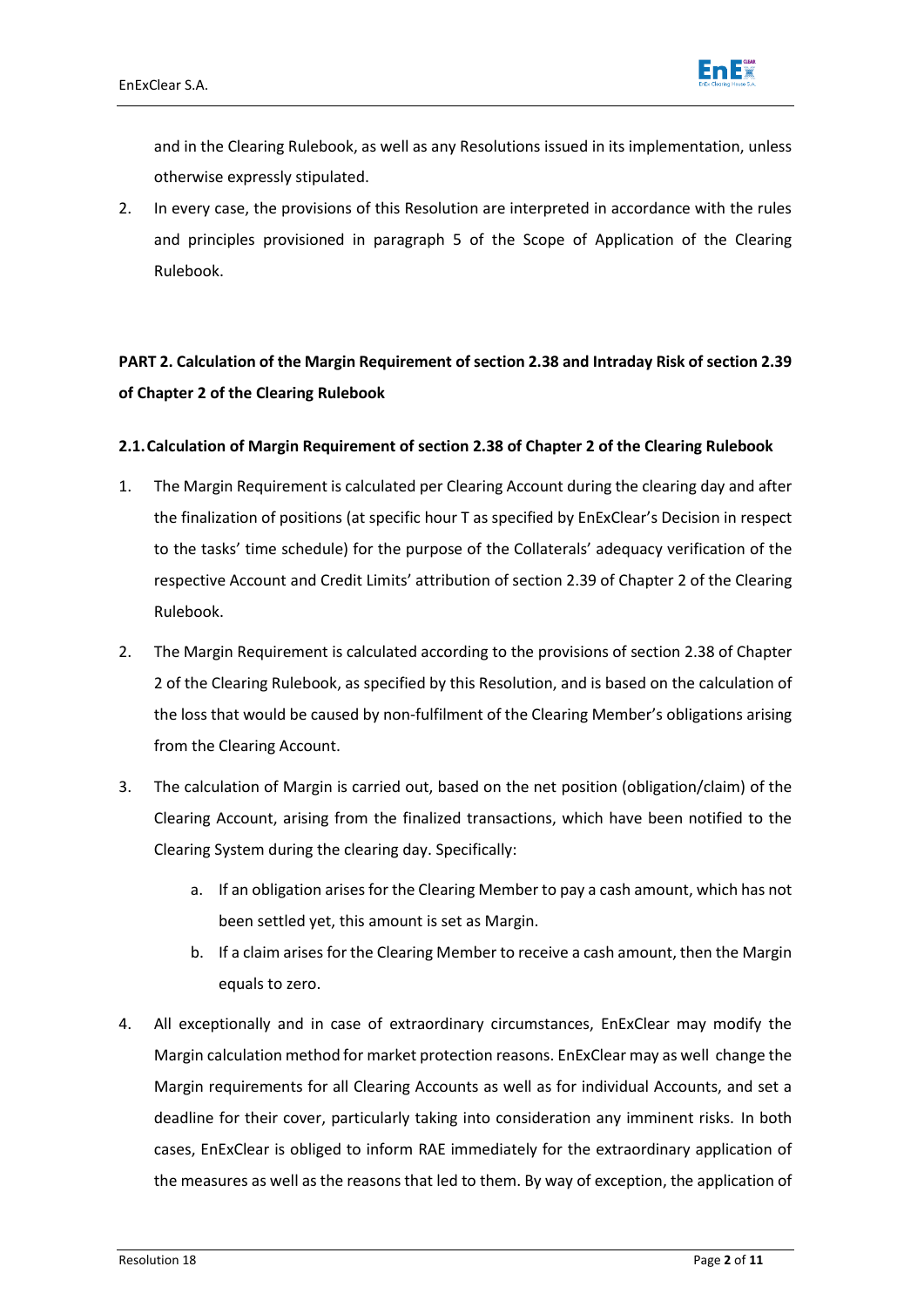

the measures is strictly limited to the time period which the extraordinary circumstances that occur, justify them and is subject to the approval of RAE.

- **2.2.Calculation Methodology of Intraday Risk of section 2.39 of Chapter 2 of the Clearing Rulebook**
- 1. During the trading session of the Natural Gas Trading Platform of HEnEx, the Intraday Risk is subtracted from the Credit Limit of each Clearing Account, based on the unexecuted orders entered by the Participant and the transactions concluded by the latter and not registered in the Clearing System.
- 2. The Intraday Risk (R<sub>intraday</sub>) is calculated as the sum of the Risk arising from active orders  $(R_{orders})$  and the Risk from the trades already concluded  $(R_{trades})$ , in accordance with the respective paragraphs [2.2.1](#page-2-0) & [2.2.3](#page-3-0) of this Resolution.

$$
R_{intraday} = R_{orders} + R_{trades}
$$

- 3. More specifically:
	- a) By entering each order, the new Order Risk is calculated ( $R_{orders}$ ), by adding to the existing Risk the risk that arises from the new order. If the total Intraday Risk (Rintraday) is covered by the Clearing Member's Credit Limit for the Clearing Account and the Participant, the order will be registered in the order book.
	- b) After each order's cancellation, the new Order Risk ( $R_{orders}$ ), is calculated by subtracting the Risk that has been added by the cancelled order.
	- c) When an order is executed, the new Order Risk (R<sub>orders</sub>), is calculated by subtracting the Risk which had been added by the executed order, while the new Trades Risk ( $R_{\text{trades}}$ ), is calculated by adding the Risk from the new trade.

#### <span id="page-2-0"></span>**2.2.1.** *Calculation of Order's Risk*

1. Order Risk (R<sub>orders</sub>) is the risk undertaken by the Clearing Member from orders that remain active during the trading session. It is calculated at the entry of each order, per Clearing Account held by the Clearing Member to which the Credit Limit has been assigned, as:

$$
R_{\text{orders}} = \sum_j [\text{ max}(V_{\text{ order }j}, 0)].
$$

where,

j = order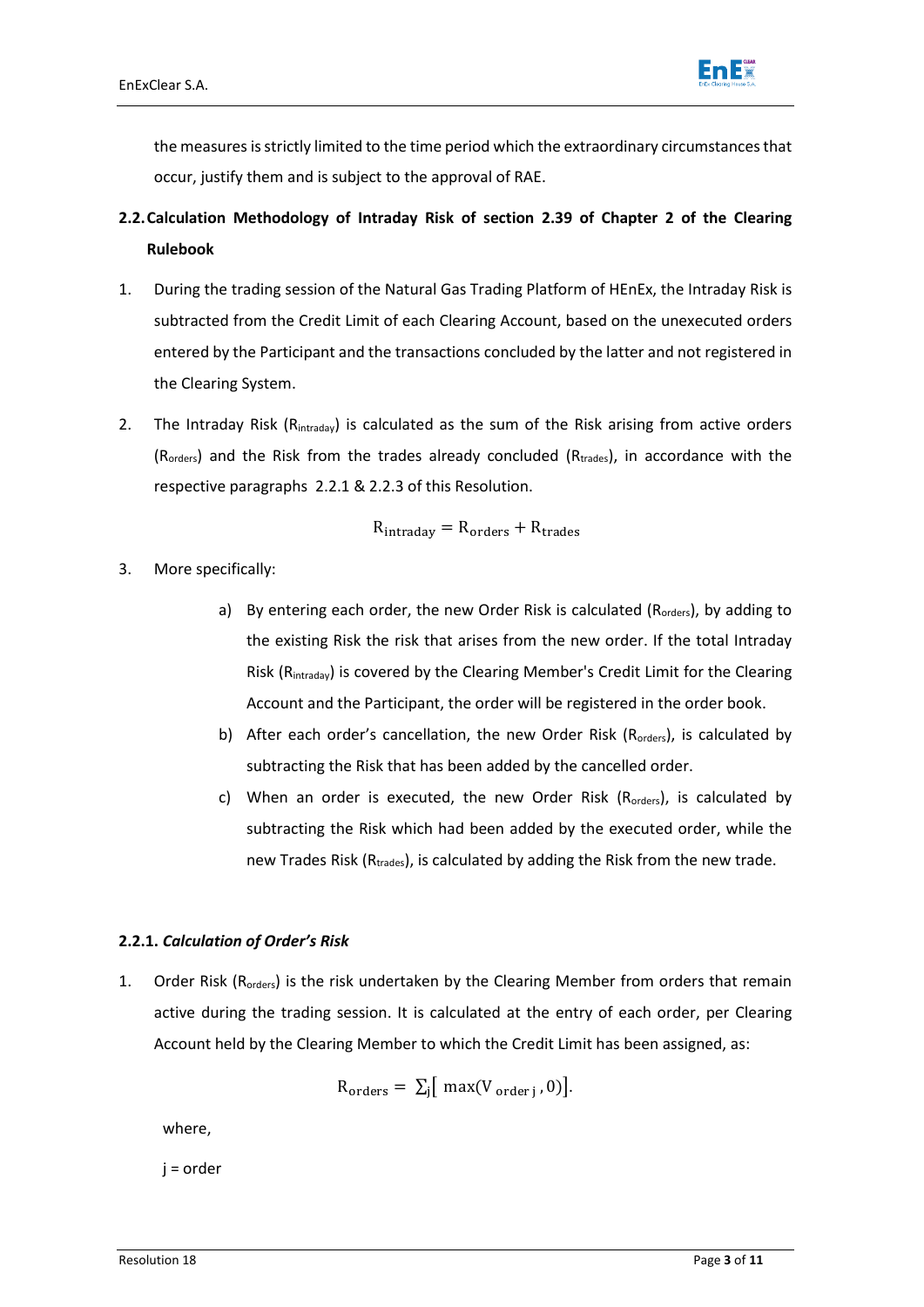

 $V_{\text{order},j}$  = value of order j

- 2. For the calculation of the value of buy or sell order, the following apply:
	- a) For Limit Orders, the maximum potential cash obligation or claim of the Participant is calculated. If the execution of the order leads to an obligation for the Participant to EnExClear, the sign of the order's value is positive and in the opposite case the sign of the order's value is negative.
	- b) For Market Orders the calculation of the order's value is the same as a) for which as price a Reference Price is used, which is calculated according to the paragraph [2.2.2](#page-3-1) of this Resolution.

#### <span id="page-3-1"></span>**2.2.2.** *Risk Calculation for Reference Price*

- 1. For the calculation of the value of each Market Order as a Risk Calculation Reference Price it is used the price of the last trade in the same product or if there are no trades before the entry of the order the starting price of the product, as it is defined in the relevant Decision of HEnEx multiplied with a factor *a* that it is defined to be 200%.
- 2. The above calculation methodology for the Risk Calculation Reference Price or the multiplication factor a may be readjusted ad hoc by EnExClear, due to special conditions which are formed, for the purpose of protecting the market. In such cases, EnExClear is obliged to inform RAE immediately for the extraordinary application of the measure as well as the reasons that led to it. By way of exception, the application of the measure is strictly limited to the time period which the special conditions that occur, justify them and is subject to the approval of RAE.

#### <span id="page-3-0"></span>**2.2.3.** *Calculation of the Trades' Risk*

1. The Trades' Risk ( $R_{\text{trades}}$ ) is the Risk which the Clearing Member undertakes for the trades which have been executed during the trading session. It is calculated after the execution of each trade per Clearing Account and per Participant, to whom the Credit Limit has been assigned as follows:

$$
R_{\text{trades}} = \sum_i V_i
$$

where,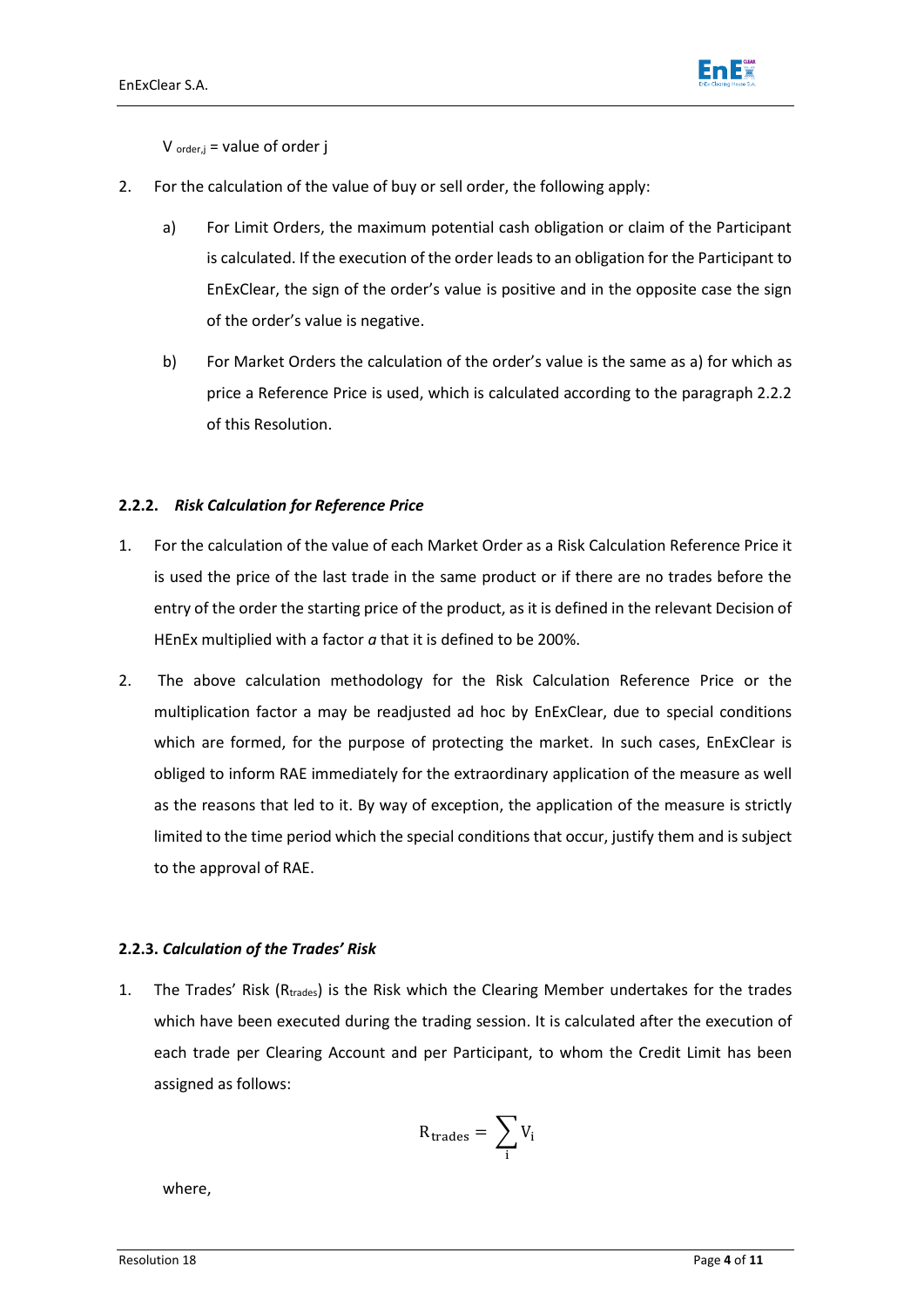

i = trade

 $V_i$  = value of trade i

2. The value of the trade is calculated as the cash obligation or claim of the Participant due to the trade. If the trade leads to a claim for the Participant, the sign of the trade's value is negative.

# **PART 3. Definition of Acceptable Collaterals for the coverage of Margin Requirement of section 2.21 of Chapter 2 of the Clearing Rulebook**

#### **3.1.Acceptance of Collaterals**

- 1. As acceptable collaterals of section 2.21 of Chapter 2 of the Clearing Rulebook are defined:
	- a) Cash in Euro,
	- b) Letters of Guarantee, which comply with the requirements of section 2.21 of Chapter 2 of the Clearing Rulebook, carried out based on a standard templateof Annex Ι of this Resolution. For the extension of Letter of Guarantee's duration, the submission to EnExClear of a standard letter is required, according to Annex ΙΙ of this Resolution. In order to reduce credit risk, the Letter of Guarantee's issuer is required to be included in the list of systemically important credit institutions where the ECB has the direct prudential supervision, or evaluated by rating agencies with at least BBB- and Baa3 on the rating scale of S&P or Fitch and Moody's, respectively. EnExClear's competent department may request from the Clearing Member, who submits the Letter of Guarantee, a legal opinion confirming the letter's compliance with the requirements of the Clearing Rulebook, as well as the compatibility of the issuer's legal framework with the Greek law. The registration of the Letter of guarantee as collateral for the Clearing Rulebook's purposes requires the completion of the above evaluation process.
- 2. The Letters of Guarantee shall be deemed as acceptable collaterals and they are evaluated as such, until the fifth working day prior to their expiration.
- 3. For the acceptance of the collateral by EnExClear, according to section 2.37 of Chapter 2 of the Clearing Rulebook, the Clearing Member must declare the way of the allocation of the collateral per Clearing Account, as follows:
	- a) For the acceptance of collateral in the form of cash, the declaration is transmitted to EnExClear electronically through the System.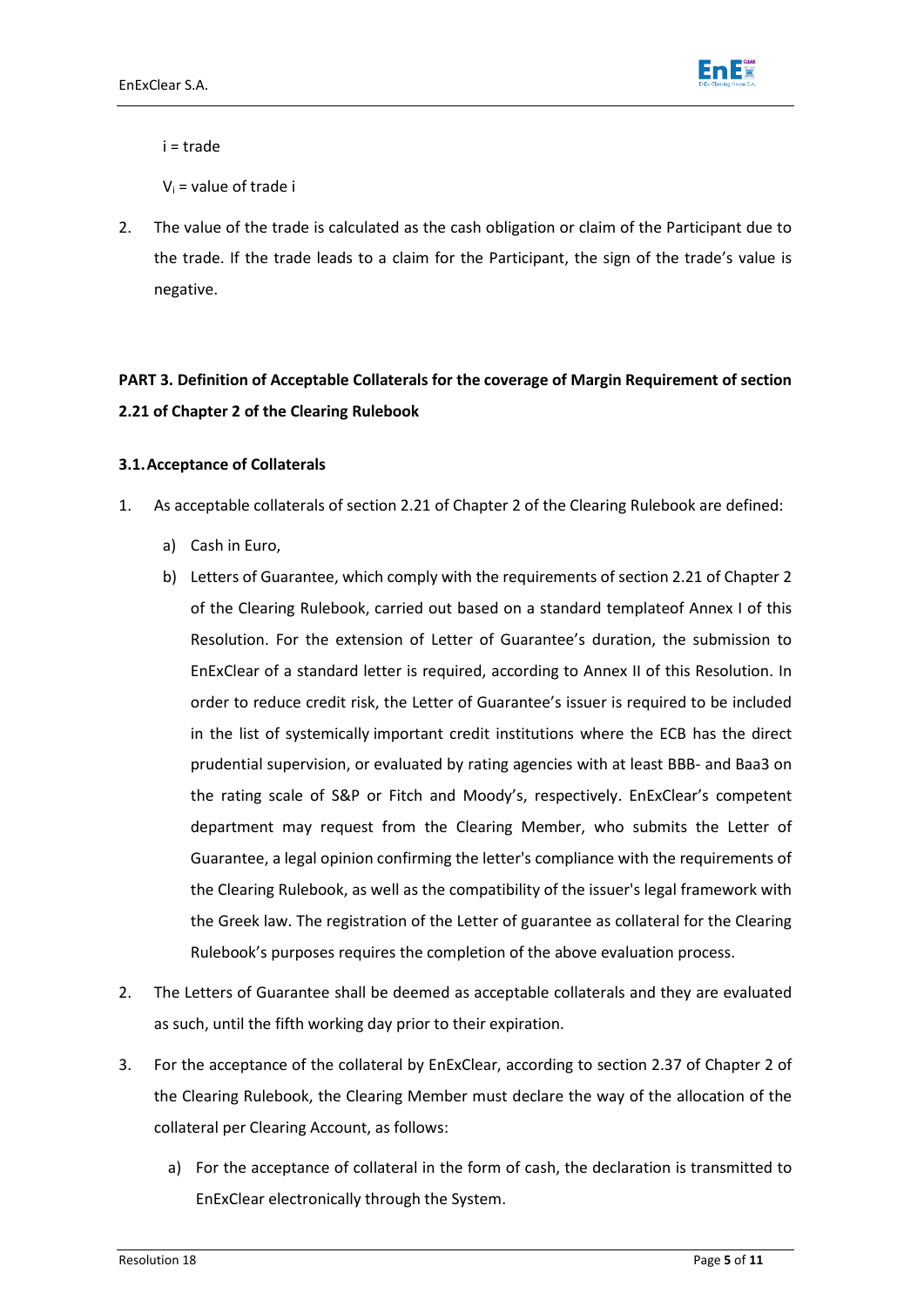

- b) For the acceptance of collateral in the form of Letter of Guarantee from EnExClear, the Clearing Member is required to declare the way of its allocation, in writing, according to the standard form «Collateral in the form of Letter of Guarantee», which is posted on EnExClear's website.
- 4. For unpledging the received collateral from EnExClear according to sections 2.21 and 2.23 of Chapter 2 of the Clearing Rulebook the following apply:
	- a) To unpledge collaterals in the form of cash, the unpledging declaration is transmitted to EnExClear electronically through the System.
	- b) To unpledge the collateral in the form of Letter of Guarantee before its expiry, a writing declaration by the Clearing Member is required, transmitted via email to EnExClear, according to the standard form «Collateral unpledge in the form of a Letter of Guarantee before its expiry», which is posted on EnExClear's website.
- 5. The return of collateral is carried out:
	- a) if the collateral has been provided in the form of cash, on the day following the next working day of the return's request, unless the competent department of EnExClear deem necessary the return at an earlier time point for covering obligations relating to the System,
	- b) if collateral has been provided in the form of Letter of Guarantee, on the day following the next working day of the return's request or on the next working day of expiry along with the submission of the standard authorization form «Authorization to Receive a Letter of Guarantee from EnExClear», posted on EnExClear's website.

#### **3.2.Collaterals Concentration Limits**

- 1. In implementation of section 2.21 of Chapter 2 of the Clearing Rulebook, the following are defined:
	- a) The percentage of required Margin per Clearing Account which should be covered in cash on a daily basis at 40%.
	- b) The maximum concentration limit of collaterals in the form of Letters of Guarantee by an issuer is set at 20.000.000 € as a total of all Clearing Accounts. By depositing a Letter of Guarantee, if this limit is violated, the Letter of Guarantee is accepted only upon decision of EnExClear.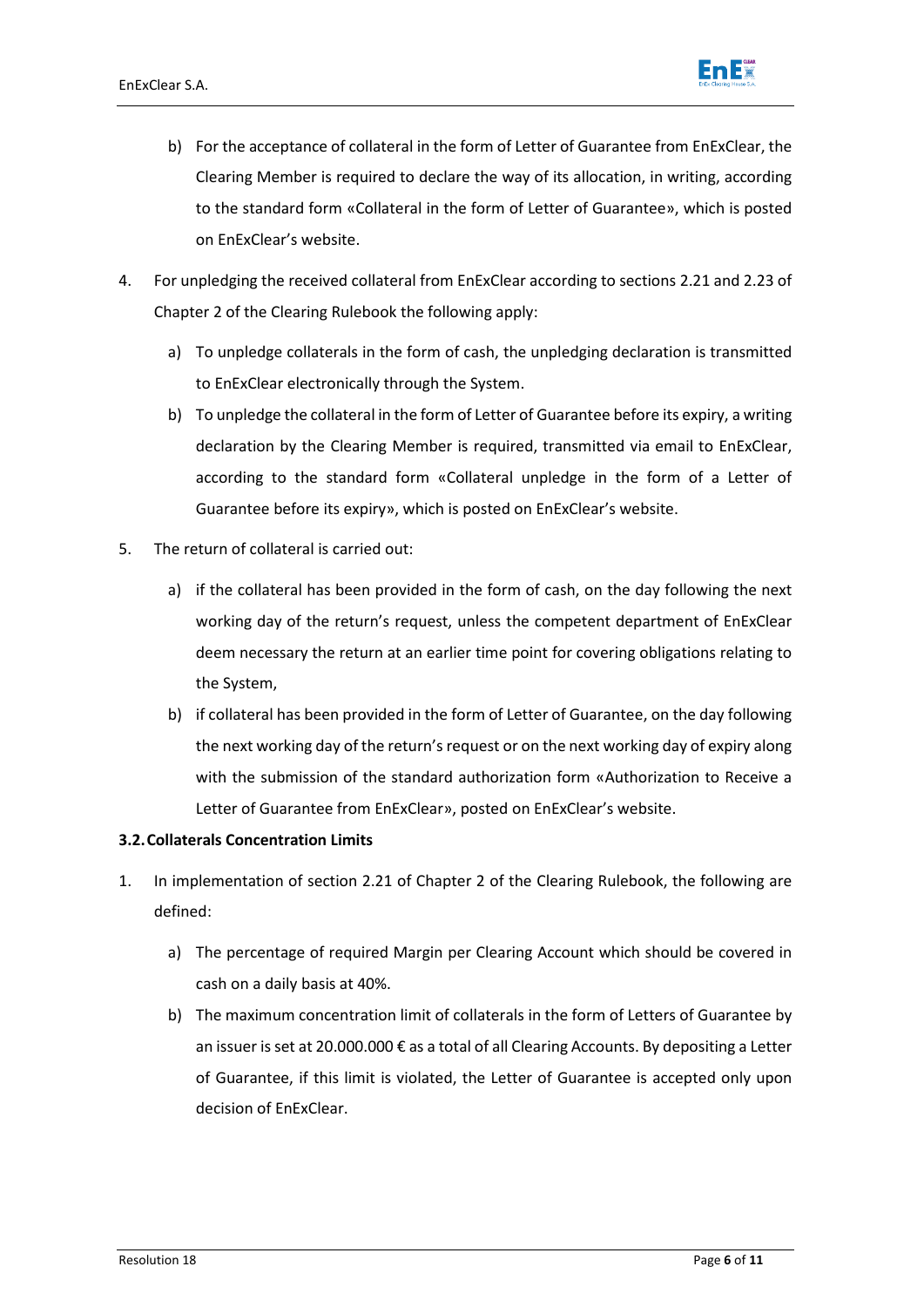

# **PART 4. Rules of Default Fund Calculation of sections 2.25, 2.26, and sub-sections 2.27.1 2.27.2 of the Chapter 2 of the Clearing Rulebook**

#### **4.1.Initial and minimum contribution of section 2.26 of the Chapter 2 of the Clearing Rulebook**

1. The amount of the initial contribution of the Direct Clearing Members is set at fifteen thousand euros (15.000€) and of General Clearing Members at two hundred fifty thousand euros (250.000€).

# **4.2.Time Period of Default Fund Calculation of sub-section 2.27.1 and sub-section 2.27.2 of the Chapter 2 of the Clearing Rulebook**

1. The size of Default Fund is calculated on a monthly basis and for the purposes hereof the term "calculation period" refers to the periods from the first day to the last day of each month in a calendar year.

#### **4.3.Contribution Rate of sub-section 2.27.1 of the Chapter 2 of the Clearing Rulebook**

- 1. The Contribution Rate (a) of sub-section 2.27.1 of Chapter 2 of the Clearing Rulebook is set to 100%.
- **4.4.Adjustment of share account of Default Fund as a result of corporate actions or other events with respect to the Clearing Members of section 2.25 of the Chapter 2 of the Clearing Rulebook**
- 1. In the event of a merger of Clearing Members or other relevant corporate actions the share account of the Default Fund of the Member which maintains the capacity will be set equal to the sum of the share accounts of all the merging members until the next regular or extraordinary readjustment of the Default Fund. At the next regular or extraordinary readjustment of the Default Fund, for defining the share account of the Member which maintains the capacity, at first the share account of the Μember which holds the capacity for the calculation time period before the merger, will be calculated, considering the Margins of Clearing Accounts of all merging Members and then the share account of the Μember which holds the capacity for the calculation time period after the merger, will be calculated, considering only the Margins of Clearing Accounts of the Member which maintains the capacity. For the final determination of the Default Fund share account of the Member which maintains the capacity, the share accounts that result from the above calculations will be weighted based on the number of days of the above time period.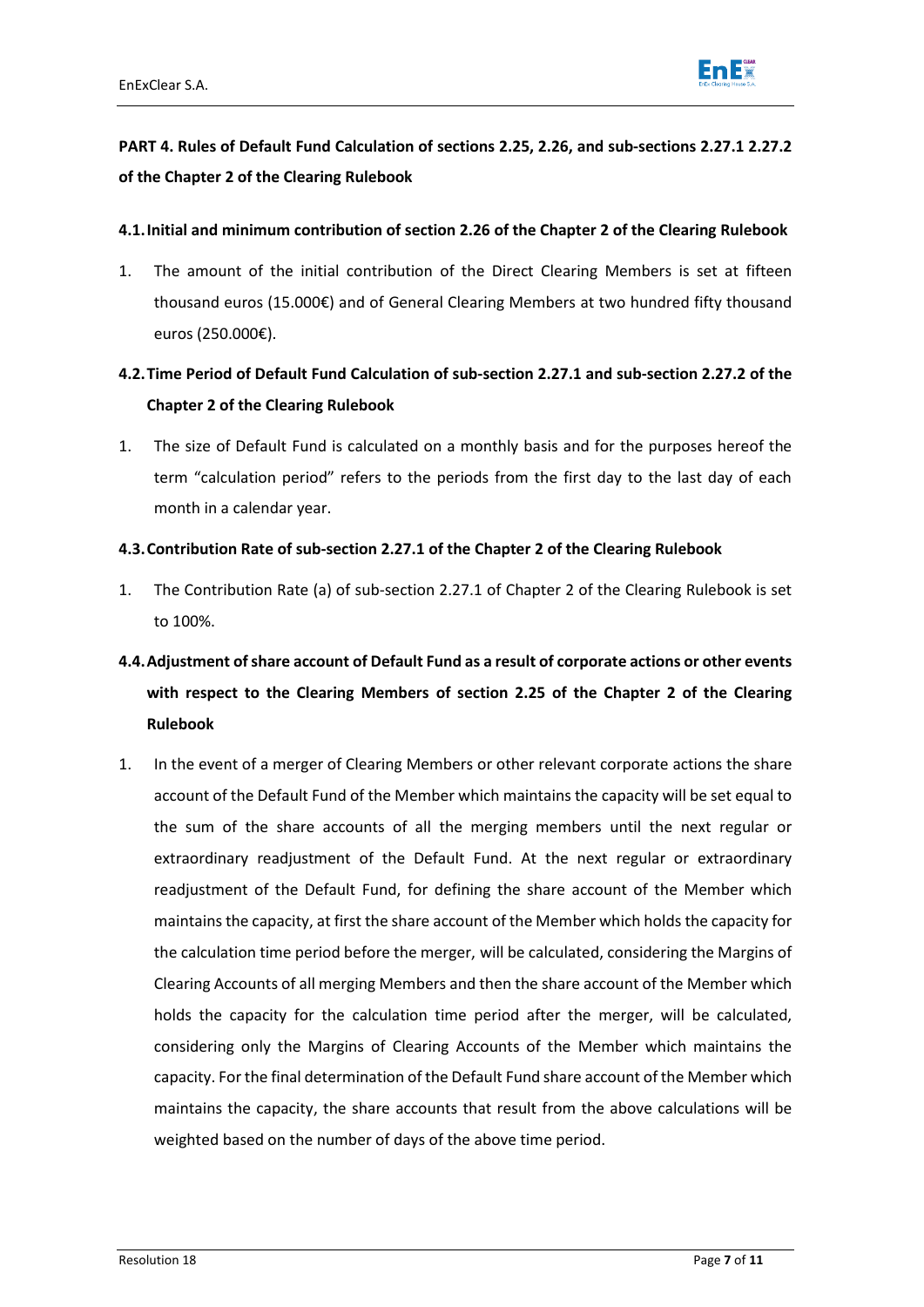

- 2. In the event of transferring the Clearing Account to other Clearing Member, at the next regular or extraordinary readjustment of the Default Fund, for the determination of the Default Fund share account of the Member to which the Account is transferred, its share account will be calculated, for the time of the calculation period before the transfer, considering the Margin of the Account which is transferred, and its share account will also be calculated for the time of the calculation period after the transfer. For the final determination of the Default Fund share account of the Member to which the Account is transferred, the share accounts that result from the above calculations will be weighted based on the number of days of the above time periods.
- 3. In the event of deletion of a Clearing Account, or its transfer to other Member, for the determination of the Default Fund share account of the Clearing Member from which the Clearing Account is deleted, its share account will be calculated during the next regular or extraordinary readjustment of the Default Fund, without taking into account the Margin of the deleted Clearing Account.

#### **PART 5. Initial Default Fund Share Accounts and Reference Prices**

1. With the initiation of the Natural Gas trading platform of HEnEx operation, the initial calculation of the Default Fund share accounts for every Clearing Member, will be the initial contribution according to paragraph 4.1 of this Resolution.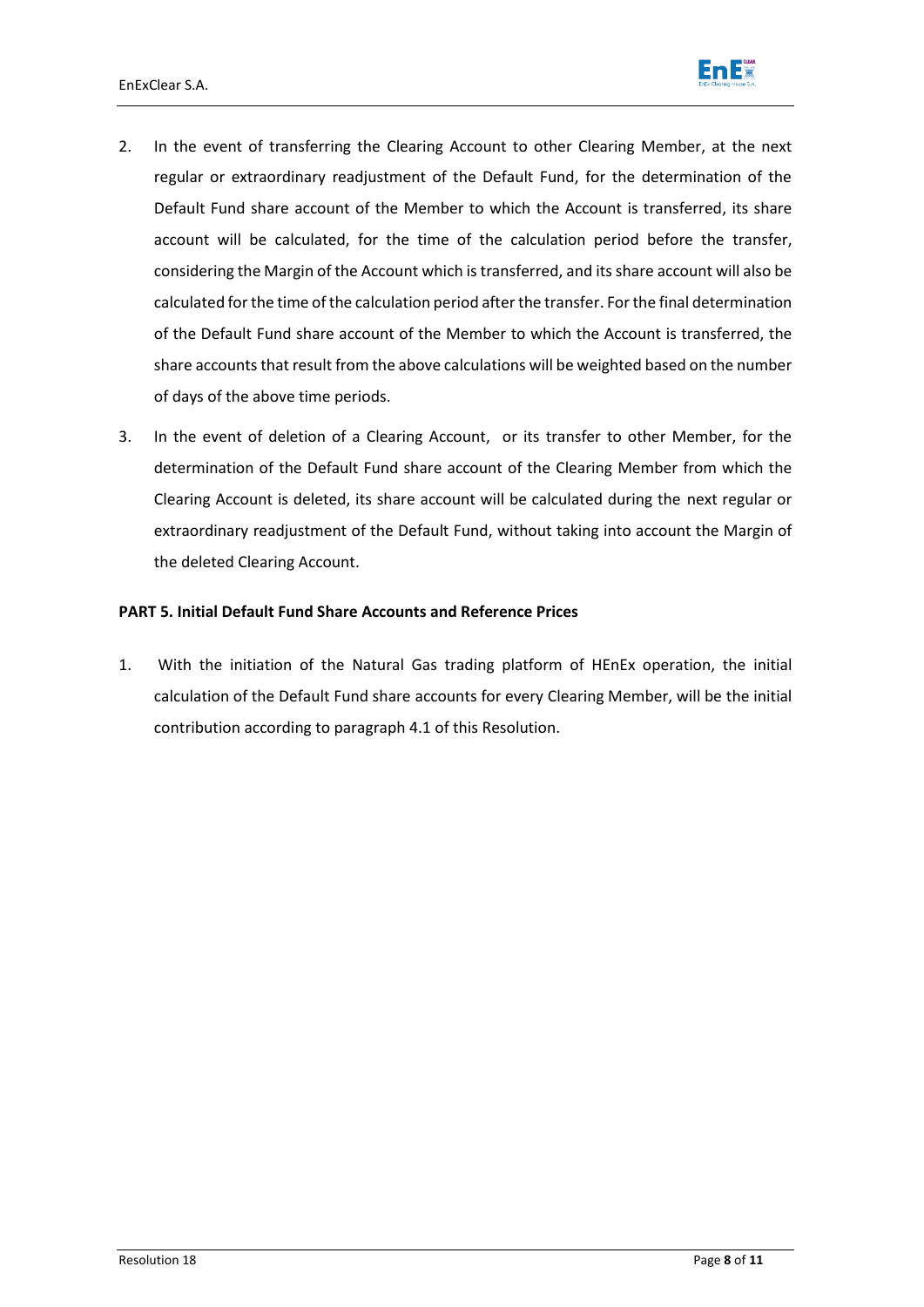

### *ANNEX I. TEMPLATE OF FIXED TERM GUARANTEE LETTER*

| <b>NAME OF BANK</b> |
|---------------------|
| <b>BRANCH</b>       |
| (Place - Date)      |

**To: EnEx Clearing House S.A. (EnExClear) 110, Athinon Ave. 104 42 Athens, Greece**

#### **LETTER OF GUARANTEE No. ……… FOR EUROS ……………………….…………**

We hereby expressly, unconditionally, irrevocably and unreservedly guarantee to you, as principal debtors severally, waiving all rights of objection and excursion (beneficium excussionis) and any other of our rights under Articles 853 and subsequent articles of the Greek Civil Code in favor of the Company under the business name, ……………………………………………………………………………..…………

(……………………………………………….) with Tax Registration Number…………..……..…………………….………….., General Commercial Registry Number …………………………………………………………… having its Registered Office at ……………………..…………………………… (hereinafter "the Company"), up to the amount of …………………………………….…………. EUR (€…………), where to our guarantee is limited, for the prompt, accurate, adequate and timely fulfilment of the obligations undertaken by the Company towards you as a Clearing House of the Law 4425/2016, according to the provisions of the «Clearing Rulebook for Transactions on HEnEx's Natural Gas Trading Platform» and the more specific requirements of the par. 2 of its section 2.21, which the present fulfills, as it is in force from time to time.

In the event that due to the hereabove guarantee, you decide, as per your free, absolute, and unfettered discretion, disclosed to us, that the Company breached any of its above obligations to you as Clearing House, we hereby declare that by virtue of the present we assume the obligation and undertake to pay to you, within three (3) business days upon receipt of your first written demand for partial or full forfeiture of the present guarantee, all or part of the amount of the present guarantee free and released from any claim, charge or levy of whatsoever nature, as per your instructions, and without contesting or examining or verifying, if your demand is valid or grounded, or raising any objection, or demanding the Company's prior authorization or consent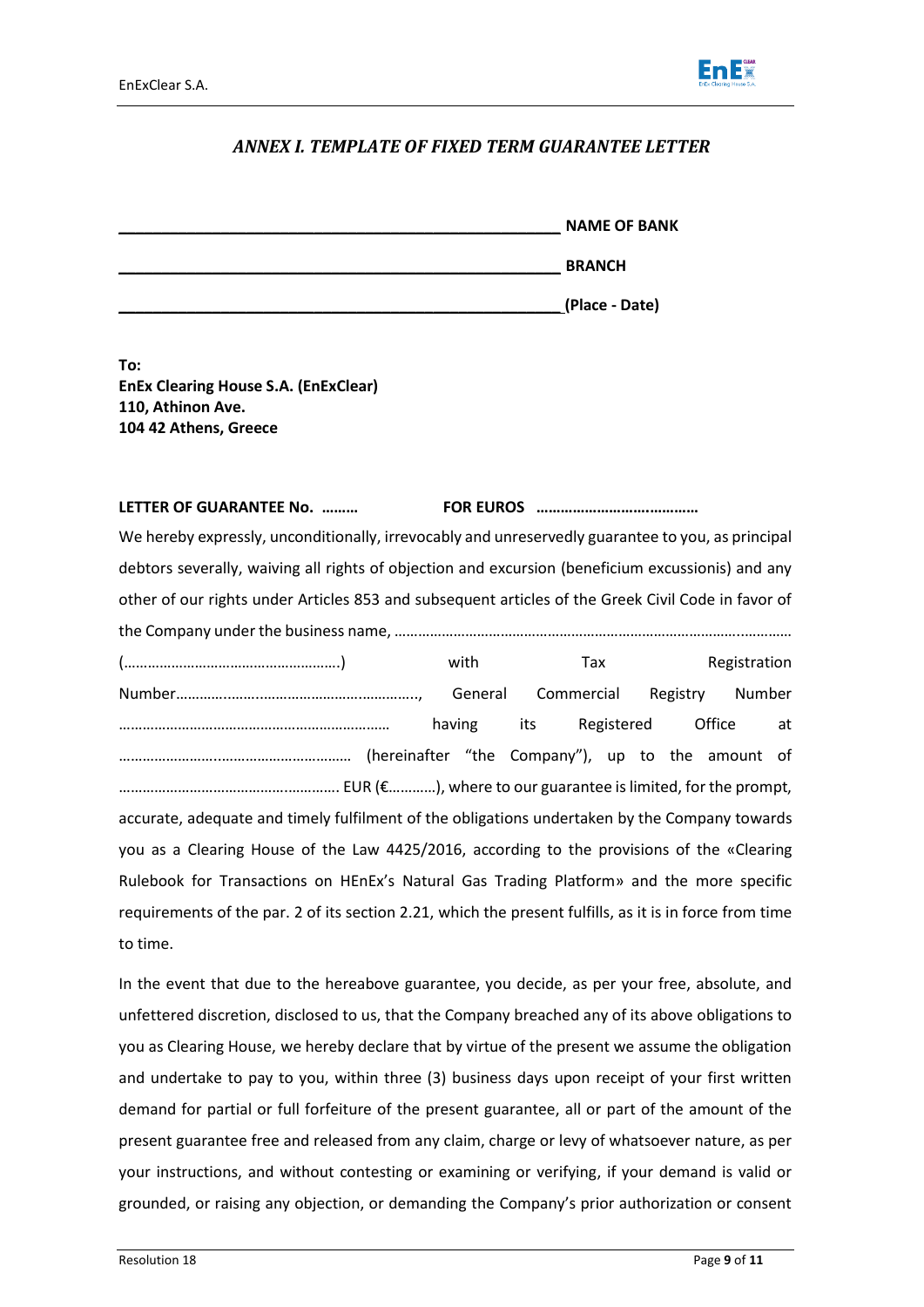

or any other action from the Company, and without having the right to take into consideration any opposition, objection, complaint, reservation raised or any recourse to arbitration or dispute brought before any court of competent jurisdiction by the Company or of any third party. In the event of any partial forfeiture of the present guarantee, this letter shall remain valid for the rest of the amount covered by the subject guarantee and under the same terms and conditions hereof.

We furthermore declare that our guarantee is granted only as regards the causa described herein and shall remain valid until the complete and full compliance of the Company with all its above obligations to you as Clearing House.

This guarantee **starts from Χ (Day) Month 20… (of the year two thousand ……….) and remains in force the latest until Υ (Day) Month 20… (of the year two thousand ……)**, and in any case until this guarantee is returned to us with your attached written declaration releasing us from all our obligations under the present guarantee. In case that the Company requests the replacement of the present Letter of Guarantee, the present guarantee shall remain in full force and effect until the full and complete compliance with/fulfillment of all of the Company's obligations, which arose at the time that the present guarantee is in force.

Our obligations/liabilities arising by this present guarantee shall remain in full force and effect and we will not be released from our obligations arising from the present guarantee and indemnity, by virtue of any act, omission or fact, which, in lack of this provision, could release us from our obligations/liabilities under the present guarantee, in part or in full, including but not limited to, and irrespectively to our or your knowledge of the following:

- a) the Company is declared bankrupt, or under compulsory administration or dissolution or liquidation,
- b) the Company or any third party is granted any extension, waiver or benefit,
- c) the Company or any third party is granted any right to set off or retention by virtue of whatsoever right raised against you.

This present guarantee and all matters arising from it are subject to Greek law and by the present our bank unconditionally, irrevocably and unreservedly submits to the Athens Courts' exclusive jurisdiction.

In witness whereof, the present letter of guarantee is signed on: …………....…………., 20...

#### **For the guarantor Bank**